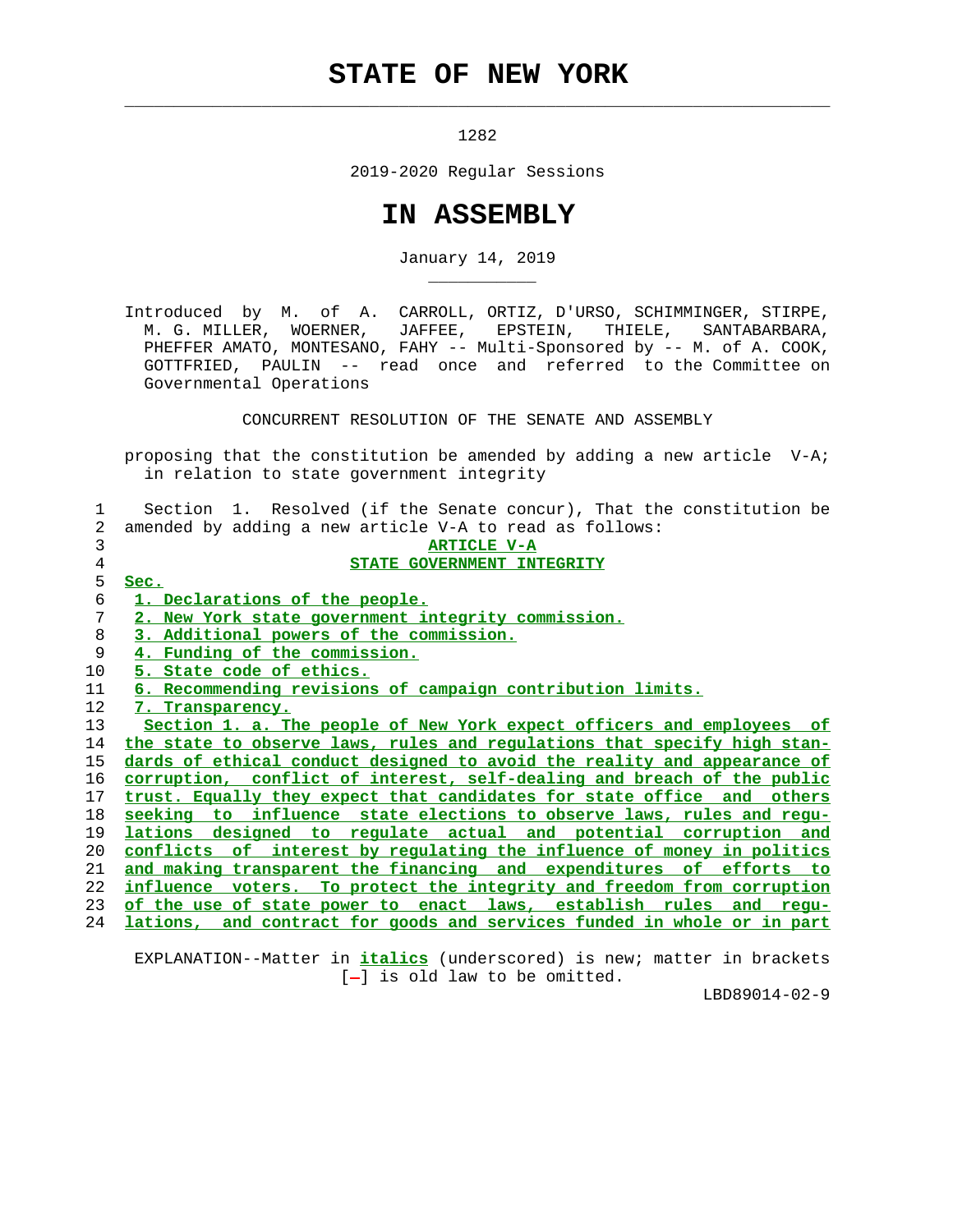A. 1282 2

**with state taxes and other revenues, the people of New York expect observance of laws, rules and regulations that regulate lobbying, lobby- ists and government procurement. To ensure the appropriate workplace conduct of state officers and employees and those who interact with such officers and employees while dealing with the state and its instrumen- talities, the people of New York expect that all such persons will observe laws, rules and regulations setting standards of appropriate and non-discriminatory workplace behavior. b. Achieving this goal requires an independent and non-partisan agency with jurisdiction over matters pertaining to both the legislative and executive branches of government and that has the needed powers to train, advise, interpret, adopt rules and regulations, investigate, conduct fair hearings that afford due process and impose appropriate sanctions on a consistent basis so that, with fair and equal application of the law, no person or entity, no matter what their status, influence or role in government, can place themselves above the law or suffer detriment due to any lack of such status, influence or role. § 2. a. There shall be a New York state government integrity commis- sion. The commission shall, on an independent and non-partisan basis, receive, initiate, investigate and determine complaints with respect to the matters specified in section one of this article. This jurisdiction shall be in addition to and not in derogation of the investigatory, disciplinary, vendor qualification or law enforcement authority of any other person or entity and of the right of an aggrieved person to seek civil redress in accordance with law. The commission may in its discretion decline to initiate, or suspend initiation of proceedings, or otherwise adjust its procedures, in view of such other proceedings undertaken or able to be undertaken by such other person or entity. b. When, after hearing, the commission has determined that the respondent has violated a law, rule or regulation within the commis- sion's jurisdiction to enforce, the commission may impose any civil sanction authorized by law and/or refer the matter for criminal prose- cution. The commission may also caution, admonish or censure such respondent or, in the case of a non-elected state officer or employee, suspend, demote or remove such respondent from office or employment after such adjudicatory process that substantially complies with the terms of any relevant collective bargaining agreement. In deciding the severity of the sanction, the commission shall consider to what extent the violation is inadvertent, isolated and/or of insubstantial conse- quence on the one hand or willful, repeated, causing actual public harm or risk of public harm and/or otherwise egregious on the other. Determi- nations, other than a determination to refer for criminal prosecution, shall be subject to judicial review in accordance with law. c. The commission shall consist of nine members, of whom two shall be appointed jointly by the governor, the attorney general and the comp- troller, at least one of whom shall not be, or within the prior five years shall not have been, enrolled in the same political party as the governor, one jointly by the leaders in each house of the legislature of the party conferences whose candidate for governor in the most recent gubernatorial election received the largest number of votes, one jointly by the leaders in each house of the legislature of the party conferences whose candidate for governor in the most recent gubernatorial election received the second largest number of votes, and five jointly by the chief judge of the state of New York and the presiding justices of each of the appellate divisions, no more than three of whom shall be, or within the prior five years shall not have been, enrolled in the same**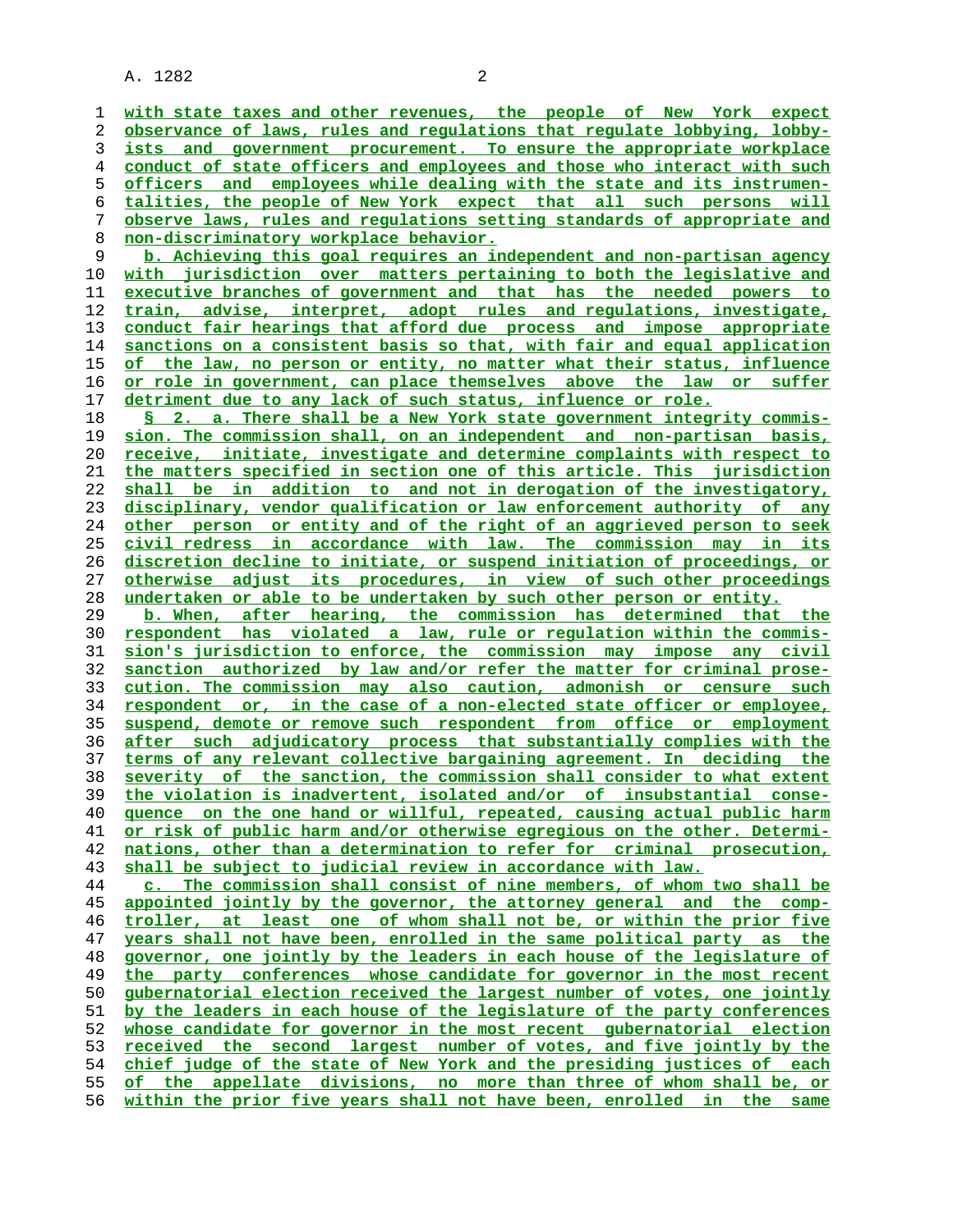A. 1282 3

**political party. No member of the commission shall have held office in any political party organization, have been a state officer or employee or have been engaged as a lobbyist within three years of appointment or at any time during their term. The chair shall be elected by the commis- sion members from among its members. Commission members shall be reim- bursed for their actual expenses and paid a per diem salary to be fixed by law but at least a per diem amount equal to the annual salary paid to a justice of the supreme court divided by two hundred twenty. A member may be removed for cause on application to the court of appeals made by a majority vote of the full membership of the commission.**

**d. The persons first appointed by the governor, the attorney general and the comptroller shall have respectively three and four-year terms as those officials shall designate. The persons first appointed by the chief judge of the state of New York and the presiding justices of the appellate divisions shall have respectively one, two, three, three, and four-year terms as that judge and those justices shall designate. The person first appointed jointly by the legislative leaders in each house of the legislature of the party conferences whose candidate for governor received the largest number of votes shall have a one-year term. The person first appointed jointly by the legislative leaders in each house of the legislature of the party conferences whose candidate for governor received the second largest number of votes shall have a two-year term. Each member of the commission shall be appointed thereafter for a term of four years.**

**e. The organization and procedure of the commission shall be as provided by law provided that the commission shall act by majority vote of its membership in attendance and constituting a quorum and determine violations based on a preponderance of the evidence except that any order of censure or removal shall be based on clear and convincing evidence and shall be approved by a majority of all the members of the commission. The commission may establish its own rules and procedures not inconsistent with law and due process. Those rules shall bar ex parte communications of any kind or substance, direct or indirect, between members of the commission and their appointing authority and such rule shall bind both the member, the commission staff, the appoint- ing authority and the staff, agents and representatives of the appoint- ing authority. The commission shall be empowered to designate one or more of its members or any other persons as hearing officers to hear and report concerning any matter before the commission.**

**§ 3. a. The commission many appoint an executive director, who may appoint staff, and one or more deputy directors with such duties and powers as the commission may fix. No person who would be disqualified from being a member of the commission may be appointed as executive director except that a person employed at the commission shall not be disqualified by reason of that employment.**

**b. The commission and its designated hearing officers shall have the power to administer oaths, compel the attendance of witnesses and issue subpoenas.**

**c. The commission shall assure the effective enforcement and adminis- tration of the state ethics laws including the code of ethics, laws providing for disclosure of financial and other interests by state offi- cers and employees, the laws regulating lobbying and lobbyists and the laws concerning campaign finance. The commission shall take care that laws respecting procurement of goods and services by the state are faithfully observed as are laws respecting workplace behavior. This authority shall include the power and duty to interpret laws adminis-**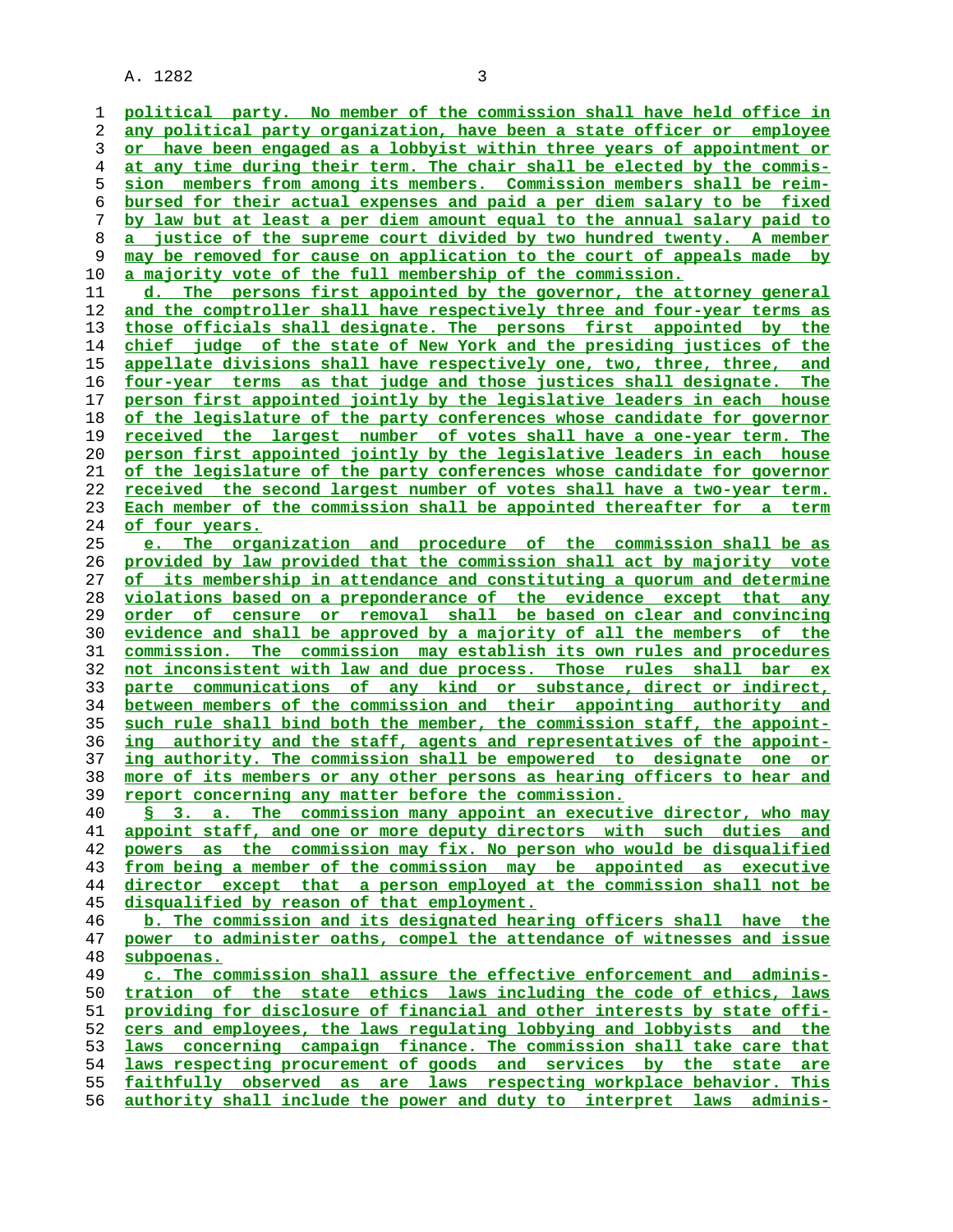A. 1282 4

| ı        | tered by the commission, to train all persons within the commission's                                                                                  |
|----------|--------------------------------------------------------------------------------------------------------------------------------------------------------|
| 2        | jurisdiction in compliance with the laws, rules and requlations adminis-                                                                               |
| 3        | tered or enforced by the commission and to issue and interpret rules and                                                                               |
| 4        | <u>regulations that are not in conflict with law.</u>                                                                                                  |
| 5        | d. The commission may make a criminal prosecution referral to a                                                                                        |
| 6        | district attorney, the attorney general or a United States attorney.                                                                                   |
| 7        | e. The commission, after notice and opportunity for public comment,                                                                                    |
| 8        | may issue advisory opinions or bulletins which will have such protective                                                                               |
| 9        | effect on those who act in compliance therewith as is specified in the                                                                                 |
| 10       | <u>opinion or bulletin. It shall also establish an office of ethics and </u>                                                                           |
| 11       | lobbying guidance to give prompt, non-precendential informal advice to                                                                                 |
| 12       | persons whose conduct it oversees. Persons receiving such informal                                                                                     |
| 13       | advice may rely on that advice absent misrepresentation of material                                                                                    |
| 14       | facts to the office of ethics and lobbying guidance and such advice                                                                                    |
| 15       | shall be protected as an attorney-client communication.                                                                                                |
| 16       | § 4. The state shall annually appropriate an amount adequate to                                                                                        |
| 17       | support the commission's discharge of its fiduciary duty to the people.                                                                                |
| 18       | In no event shall the appropriation for the work of the commission be                                                                                  |
| 19       | less than ten percent of the appropriation to the state law department.                                                                                |
| 20       | \$ 5. a. The commission shall periodically review the state code of                                                                                    |
| 21       | ethics and may propose revisions and amendments to the code. The state                                                                                 |
| 22       | code of ethics, and any revision or amendment thereto, shall be drafted                                                                                |
| 23       | and construed to eliminate conduct that creates an appearance of                                                                                       |
| 24       | <u>corruption, conflicts of interest that materially impair the performance</u>                                                                        |
| 25       | of official duties and breaches of the public trust including the misuse                                                                               |
| 26       | of official position or the abuse of official authority for personal                                                                                   |
| 27       | <u>gain.</u>                                                                                                                                           |
| 28       | b. The state code of ethics shall provide that it shall be the ethical                                                                                 |
| 29<br>30 | <u>duty of any person or entity within the jurisdiction of the commission</u><br>to promptly report to the commission information not protected by the |
| 31       | attorney-client or prosecutorial investigative privilege about activity                                                                                |
| 32       | known to be in violation of the state code of ethics or other law which                                                                                |
| 33       | any person or entity has engaged in with respect to activity that is                                                                                   |
| 34       | within the jurisdiction of the commission. There shall be no retali-                                                                                   |
| 35       | ation against a person or entity making such a report in good faith on                                                                                 |
| 36       | information and belief, and any person aggrieved by such retaliation may                                                                               |
| 37       | bring a civil action for compensatory and exemplary damages.                                                                                           |
| 38       | c. The state code of ethics shall provide that no person within the                                                                                    |
| 39       | jurisdiction of the commission shall commit an act of sexual harassment                                                                                |
| 40       | while serving in his or her official capacity and no such person serving                                                                               |
| 41       | in a supervisory capacity shall suffer an act of sexual harassment to                                                                                  |
| 42       | occur without taking care that there be due consequences in accordance                                                                                 |
| 43       | with law. The commission may by rule define the conduct that constitutes                                                                               |
| 44       | an act of sexual harassment and shall establish a unit responsible for                                                                                 |
| 45       | sexual harassment complaints and investigations.                                                                                                       |
| 46       | The commission may recommend to the legislature limits for all<br>$\sqrt{5}$ 6.                                                                        |
| 47       | categories of campaign contributions to candidates and political organ-                                                                                |
| 48       | izations that in its judgment are low enough to prevent an elected offi-                                                                               |
| 49       | from being so beholden to a campaign contributor as to materially<br>cial                                                                              |
| 50       | impair such official's exercise of independent policy judgment in the                                                                                  |
| 51       | interests of the public and his or her constituents.                                                                                                   |
| 52       | 7. The commission shall be subject to all transparency and public                                                                                      |
| 53       | access laws subject to such reasonable exceptions for pending confiden-                                                                                |
| 54       | tial investigations as shall be provided by law. The legislative branch                                                                                |
| 55       | shall be subject to laws providing for transparency to the same extent                                                                                 |
| 56       | as is the executive branch.                                                                                                                            |